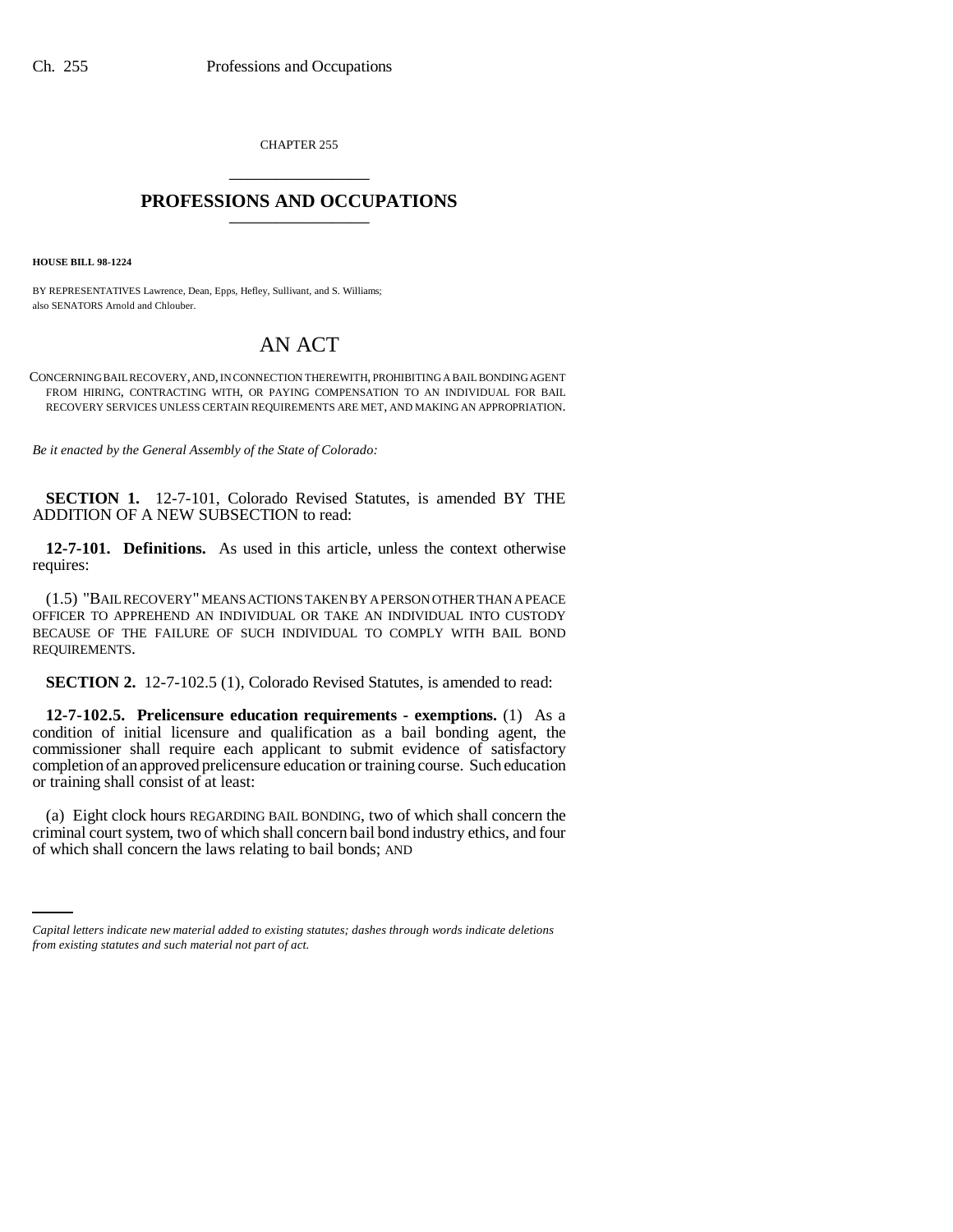(b) FOR PERSONS APPLYING FOR LICENSURE ON OR AFTER JANUARY 1, 1999, TRAINING IN BAIL RECOVERY PRACTICES NOT TO EXCEED SIXTEEN CLOCK HOURS. SUCH TRAINING SHALL COMPLY WITH THE STANDARDS ESTABLISHED BY THE PEACE OFFICERS STANDARDS AND TRAINING BOARD PURSUANT TO SECTION 24-31-303 (1) (h), C.R.S.

**SECTION 3.** Article 7 of title 12, Colorado Revised Statutes, is amended BY THE ADDITION OF A NEW SECTION to read:

**12-7-105.5. Bail recovery services - requirements.** (1) ON OR AFTER OCTOBER 1, 1998, PRIOR TO HIRING, CONTRACTING WITH, OR PAYING ANY COMPENSATION TO ANY INDIVIDUAL OTHER THAN ANOTHER LICENSED BAIL BONDING AGENT FOR BAIL RECOVERY SERVICES, A LICENSED BAIL BONDING AGENT SHALL TAKE ALL OF THE FOLLOWING ACTIONS:

(a) THE AGENT SHALL CONTACT THE COLORADO BUREAU OF INVESTIGATION PURSUANT TO THE REQUIREMENTS OF SUBSECTION (3) OF THIS SECTION TO CONFIRM THAT THE PERSON HAS SUBMITTED FINGERPRINTS TO THE BUREAU FOR A CRIMINAL BACKGROUND CHECK AND TO CONFIRM THAT SUCH PERSON HAS NOT BEEN CONVICTED OF OR PLED GUILTY OR NOLO CONTENDERE TO ANY FELONY UNDER FEDERAL OR STATE LAW.

(b) FOR EMPLOYMENT COMMENCING ON OR AFTER JANUARY 1, 1999, THE AGENT SHALL OBTAIN A COPY OF A CERTIFICATE OF TRAINING FROM THE INDIVIDUAL INDICATING THAT SUCH INDIVIDUAL HAS RECEIVED TRAINING IN BAIL FUGITIVE APPREHENSION FROM A PRIVATE BAIL RECOVERY PROGRAM OR AN ACCREDITED INSTITUTION OF HIGHER EDUCATION. SUCH TRAINING SHALL COMPLY WITH THE STANDARDS ESTABLISHED BY THE PEACE OFFICERS STANDARDS AND TRAINING BOARD PURSUANT TO SECTION 24-31-303 (1) (h), C.R.S., AND SHALL NOT EXCEED SIXTEEN CLOCK HOURS.

(c) THE AGENT SHALL OBTAIN A STATEMENT FROM THE INDIVIDUAL ATTESTING, UNDER PENALTY OF PERJURY, THAT SUCH PERSON IS PROVIDING TRUE AND COMPLETE INFORMATION TO THE BAIL BONDING AGENT.

(2) ANY INDIVIDUAL WHO WISHES TO BE EMPLOYED BY A LICENSED BAIL BONDING AGENT TO PERFORM BAIL RECOVERY SERVICES SHALL HAVE HIS OR HER FINGERPRINTS TAKEN BY A LOCAL LAW ENFORCEMENT AGENCY FOR THE PURPOSES OF OBTAINING A BACKGROUND CHECK. THE INDIVIDUAL IS REQUIRED TO SUBMIT PAYMENT BY CERTIFIED CHECK OR MONEY ORDER FOR THE FINGERPRINTS AND FOR THE BACKGROUND CHECK AT THE TIME THE FINGERPRINTS ARE TAKEN. ANY PERSON WHO WISHES TO COMPLETE THE BACKGROUND CHECK PROCESS BY THE TIME THAT BACKGROUND CHECKS ARE REQUIRED FOR EMPLOYMENT ON OCTOBER 1,1998, SHALL SUBMIT A SET OF FINGERPRINTS TO A LOCAL LAW ENFORCEMENT AGENCY ON OR BEFORE JULY 1, 1998.

(3) UPON RECEIPT OF FINGERPRINTS FROM A LAW ENFORCEMENT AGENCY AND THE PAYMENT FOR COSTS REQUIRED BY SUBSECTION (2) OF THIS SECTION, THE COLORADO BUREAU OF INVESTIGATION SHALL UTILIZE SUCH FINGERPRINTS, THE BUREAU'S FILES AND RECORDS, AND THE FILES AND RECORDS OF THE FEDERAL BUREAU OF INVESTIGATION FOR THE PURPOSE OF DETERMINING WHETHER THE INDIVIDUAL HAS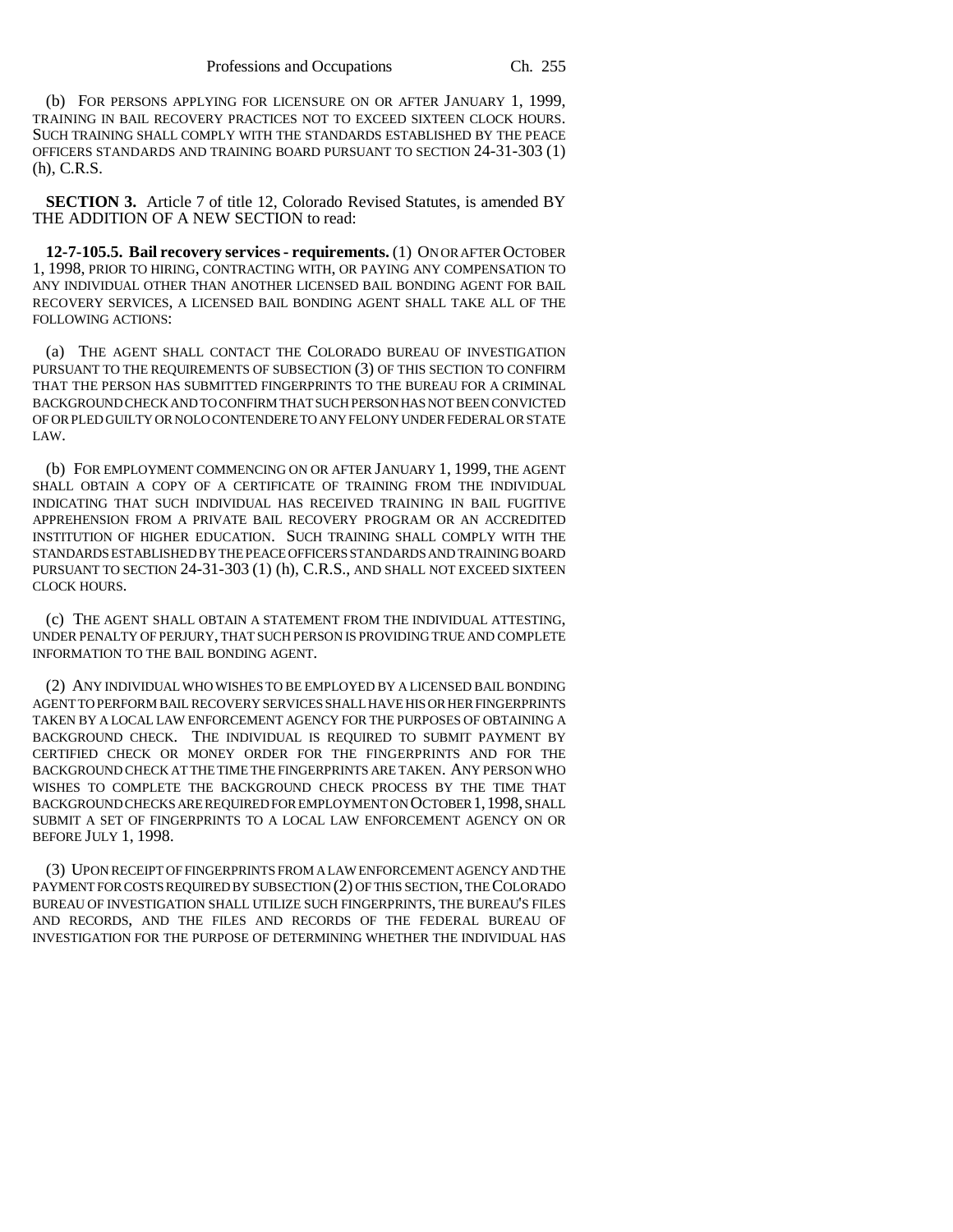BEEN CONVICTED OF OR PLED GUILTY OR NOLO CONTENDERE TO ANY FELONY UNDER FEDERAL OR STATE LAW DURING THE PREVIOUS FIFTEEN YEARS. THE BUREAU SHALL ESTABLISH AND MAINTAIN FILES REGARDING THE CRIMINAL BACKGROUNDS OF PERSONS SEEKING TO PROVIDE BAIL RECOVERY SERVICES.

(4) (a) ON OR AFTER OCTOBER 1, 1998, A LICENSED BAIL BONDING AGENT MAY NOT HIRE, CONTRACT WITH, OR PAY ANY COMPENSATION TO ANY INDIVIDUAL FOR BAIL RECOVERY SERVICES IF THE INQUIRY TO THE COLORADO BUREAU OF INVESTIGATION REQUIRED BY PARAGRAPH (a) OF SUBSECTION (1) OF THIS SECTION INDICATES THAT THE BUREAU HAS NOT COMPLETED A BACKGROUND CHECK ON THE INDIVIDUAL OR IF THE BAIL BONDING AGENT KNOWS, THROUGH THE INQUIRY TO THE COLORADO BUREAU OF INVESTIGATION OR THROUGH ANY OTHER SOURCE, THAT SUCH INDIVIDUAL HAS BEEN CONVICTED OF OR PLED GUILTY OR NOLO CONTENDERE TO A FELONY UNDER FEDERAL OR STATE LAW DURING THE PREVIOUS FIFTEEN YEARS.

(b) BEGINNING NO LATER THAN OCTOBER 1, 1998, THE COLORADO BUREAU OF INVESTIGATION SHALL ACCEPT INQUIRIES FROM LICENSED BAIL BONDING AGENTS REGARDING THE CRIMINAL BACKGROUND RECORDS OF INDIVIDUALS SEEKING EMPLOYMENT TO PERFORM BAIL RECOVERY SERVICES. A BAIL BONDING AGENT SHALL PAY THE COST OF EACH INQUIRY MADE TO THE BUREAU THROUGH SUCH PAYMENT METHOD AS IS ESTABLISHED BY THE BUREAU. UPON RECEIVING AN INQUIRY, THE BUREAU SHALL INFORM THE BAIL BONDING AGENT WHETHER A BACKGROUND CHECK HAS BEEN COMPLETED FOR THE INDIVIDUAL AND, IF SO, WHETHER, ACCORDING TO THE RECORD ESTABLISHED BY THE BUREAU, SUCH PERSON HAS BEEN CONVICTED OF OR PLED GUILTY OR NOLO CONTENDERE TO A FELONY UNDER FEDERAL OR STATE LAW DURING THE PREVIOUS FIFTEEN YEARS. PRIOR TO PROVIDING INFORMATION UNDER THE PROVISIONS OF THIS SECTION, THE BUREAU SHALL REQUIRE A PERSON MAKING AN INQUIRY TO PROVIDE THE NAME OF THE BAIL BONDING AGENT AND SUCH AGENT'S LICENSE NUMBER.

(5) THE COLORADO BUREAU OF INVESTIGATION, ANY LOCAL LAW ENFORCEMENT AGENCY, AND ANY INDIVIDUAL EMPLOYED BY THE BUREAU OR A LOCAL LAW ENFORCEMENT AGENCY SHALL NOT BE LIABLE FOR ANY DAMAGES THAT MAY RESULT FROM GOOD FAITH COMPLIANCE WITH THE PROVISIONS OF THIS SECTION.

**SECTION 4.** 12-7-106 (1), Colorado Revised Statutes, is amended BY THE ADDITION OF A NEW PARAGRAPH to read:

**12-7-106. Denial, suspension, revocation, and refusal to renew license hearing - alternative civil penalty.** (1) The division shall deny, suspend, revoke, or refuse to renew, as may be appropriate, the license of any person engaged in the business of bail bonding agent for any of the following reasons:

(j) HIRING, CONTRACTING WITH, OR PAYING COMPENSATION TO ANY INDIVIDUAL FOR BAIL RECOVERY SERVICES IN VIOLATION OF THE PROVISIONS OF SECTION 12-7-105.5.

**SECTION 5.** 20-1-103, Colorado Revised Statutes, is amended to read:

**20-1-103. Collect forfeited recognizances.** It is the exclusive duty of the district attorney to collect PROVIDE FOR THE COLLECTION OF forfeited recognizances and turn